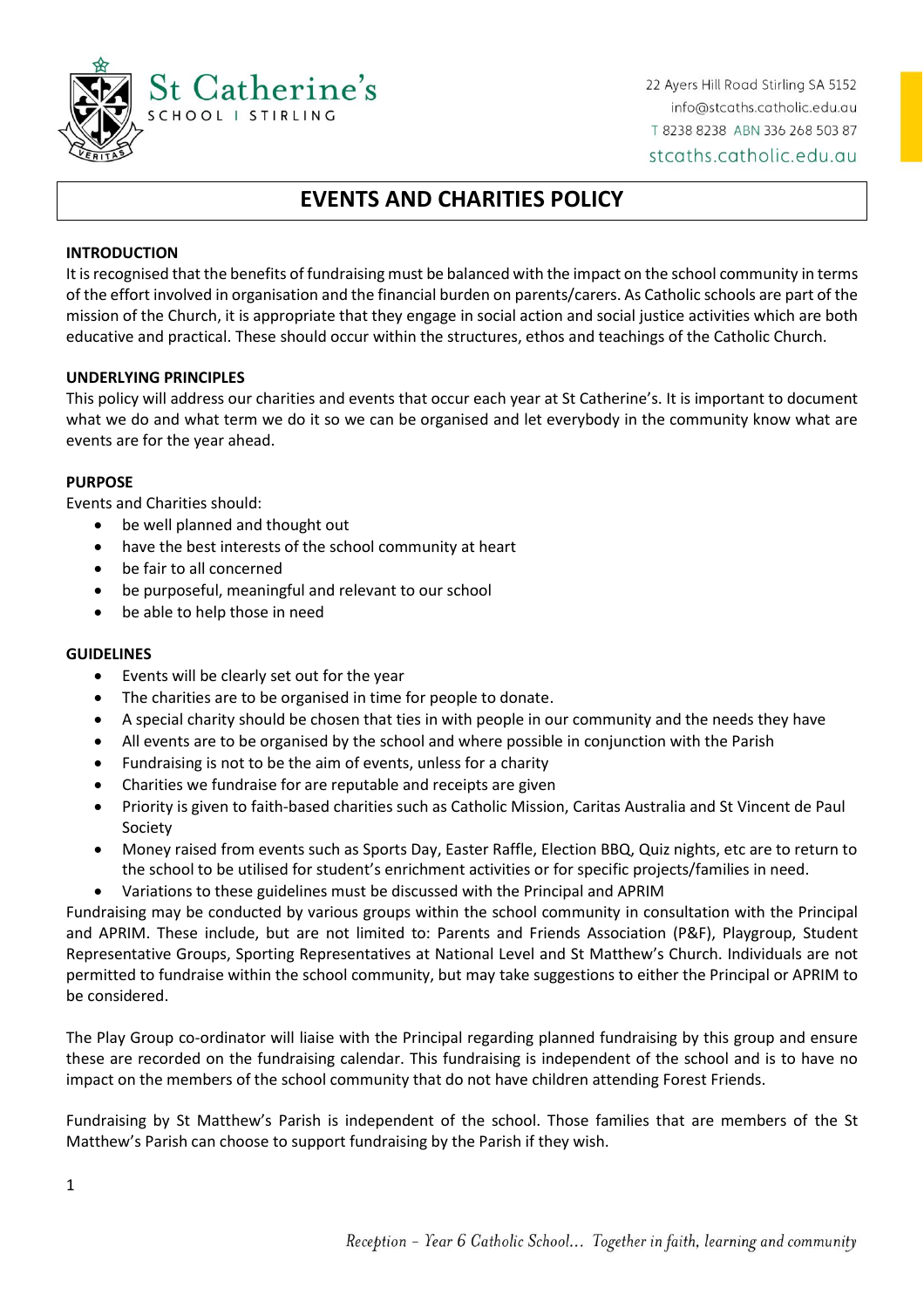

# **APPLICATION**

Any fundraising that targets the whole school must have School Board approval in advance. 'Whole of school' means the fundraising advertising goes out across the school, not just within an organising group. This definition applies whether the funds are used for the whole school, charities or a group within the school.

The School Board will have regard to:

- $\bullet$  the nature of the proposed activity/event
- the purpose for which the funds are to be used and expected benefit for the school
- financial and any other impacts/obligations on students, parents/carers and school staff
- the number of other school fundraising events and their timing
- the issue of equity across the school
- the commitment and capacity of the organising group to conduct the fundraiser effectively; and where a charity is involved – the charity (ies) purpose, reputation and bona-fides

All approved fundraising activities to be documented in School Board Minutes

The below framework is the suggested schedule for Fundraising and Key Events

| <b>Term</b>  | <b>Key Events</b>                             | <b>Term Focus Charity/Cause</b>                        |
|--------------|-----------------------------------------------|--------------------------------------------------------|
|              | Welcome Picnic during Week 1, Term 1          | Easter Raffle - Caritas Australia (Project Compassion) |
|              | Welcome Parent night - Social Event           |                                                        |
|              | Sports Day ( money to school for designated   |                                                        |
|              | projects)                                     |                                                        |
| $\mathbf{z}$ | School Function such as Quiz Night, Bingo     | Winter Sleep Over - St Vincent de Paul Society         |
|              | Mother's Day Morning Tea                      | Themed Casual Day - St Vincent de Paul Society         |
|              | School Musical (even years only)              |                                                        |
|              | School disco ( money to school for designated | St Dominic's Fair (alternate years) - Catholic Mission |
|              | projects                                      | Themed Casual Day - Catholic Mission                   |
|              | Father's Day Morning Tea                      |                                                        |
|              | Grandparent's Day                             |                                                        |
| 4            | World Children's Day events                   | Food Hampers - St Vincent de Paul Society              |
|              | End of Year Concert/Carols evening            |                                                        |

Class Representatives are also encouraged to also organise their own class social events throughout the year which are held offsite to promote community.

From time to time natural disasters or local community grief may arise and approval can be sought to hold fundraisers to support these causes.

St Catherine's School gives preferential support to Caritas Australia (Project Compassion in particular), Catholic Mission and the St Vincent de Paul Society. These agencies support different aspects of the Church's mission and they time their appeal so as not to conflict with each other during the school calendar.

## **FUNDRAISING LEVY**

Families will be charged a levy of \$110 per family in place of major fundraising events.

Signed:\_\_\_\_\_\_\_\_\_\_\_\_\_\_\_\_\_\_\_\_\_\_\_\_\_\_\_\_\_\_\_\_\_\_\_

Name:

2